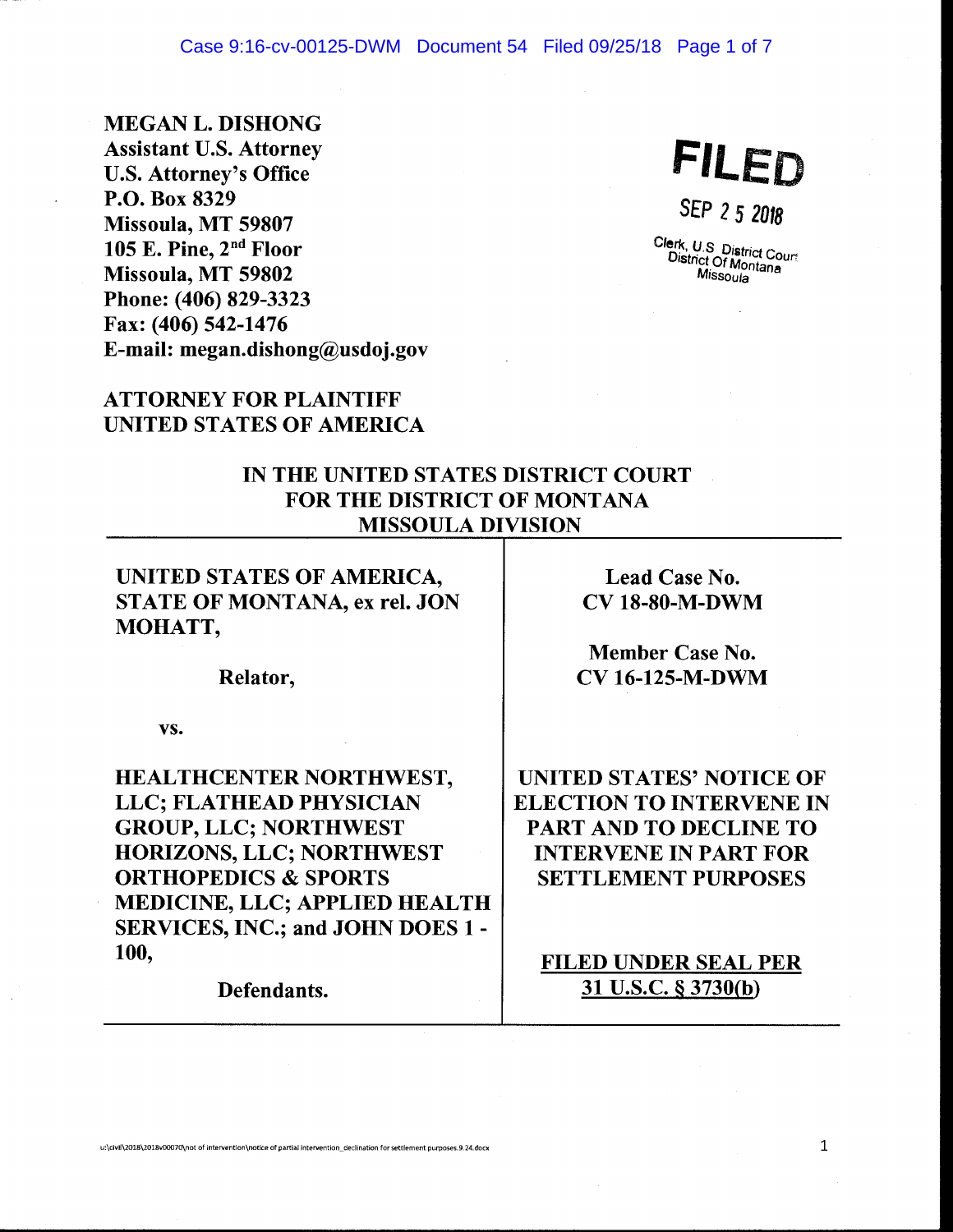Per the Court's Sealed Order dated September 25, 2018, the United States notifies the Court that no parties object to the unsealing of cause numbers CV-16- 125-M-DWM and CV-18-80-M-DWM.

## **THE UNITED STATES' NOTICE OF ELECTION TO INTERVENE IN PART AND TO DECLINE TO INTERVENE IN PART FOR SETTLEMENT PURPOSES**

Pursuant to the False Claims Act, 31 U.S.C. § 3730(b)(2) and (4), the United States notifies the Court of its decision to intervene in part of these consolidated actions and to decline to intervene in part of these consolidated actions for settlement purposes. The United States intervenes in the Relator's Complaints with respect to the named defendants as to allegations that they submitted and caused to be submitted false claims and statements based on the conduct alleged in the Settlement Agreement ("Agreement") as follows:

Kalispell Regional Hospital ("KRH"), Kalispell Regional Medical Center ("KRMC"), HealthCenter Northwest, LLC ("HC"); Flathead Physicians Group, LLC ("FPG"); Northwest Horizons, LLC ("NH"); Northwest Orthopedics & Sports Medicine, LLC ("NOSM"); [and] Applied Health Services, Inc. ("AHS") knowingly submitted or caused the submission of claims to Medicare for designated health services · arising from referrals made by sixty-three physician specialists who received compensation pursuant to direct or indirect financial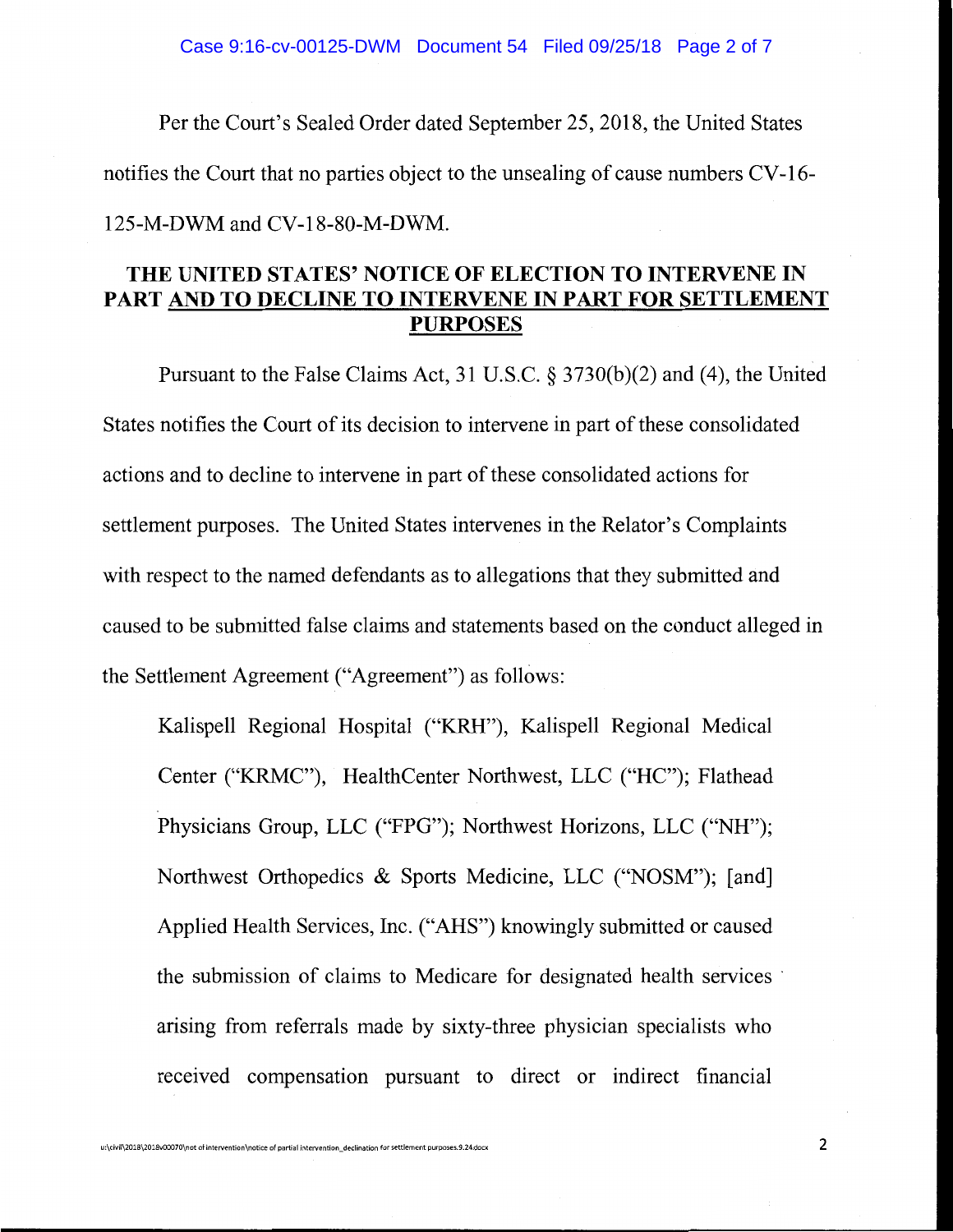relationships with KRMC or HC. The United States and/or the Relator allege the submission of those claims was in violation of the Stark Law because the compensation took into account the volume or value of the physicians' referrals to KRMC or HC and exceeded the fair market value of services the physicians actually performed, and in some instances was provided under an arrangement that was not commercially reasonable in the absence of the physicians' referrals for designated health services and other business generated. The United States and/or Relator allege that by knowingly submitting or causing to be submitted claims to Medicare that violated the Stark Law, KRMC and HC violated the False Claims Act. The United States and Montana further contend that the compensation paid to the sixty-three physician specialists was excessive and not for the provision of covered items or services, but paid in exchange for referrals, in violation of the Anti-Kickback Statute, and that KRH, KRMC, HC, FPG, NWH, NOSM, and AHS knowingly submitted or caused the submission of claims to Medicare, Medicaid, and TRICARE for services and items arising from the referrals induced by the excessive compensation. The sixty-three physician specialists are identified in a letter dated September 21, 2018 from Assistant United States Attorney Megan L. Dishong to Rick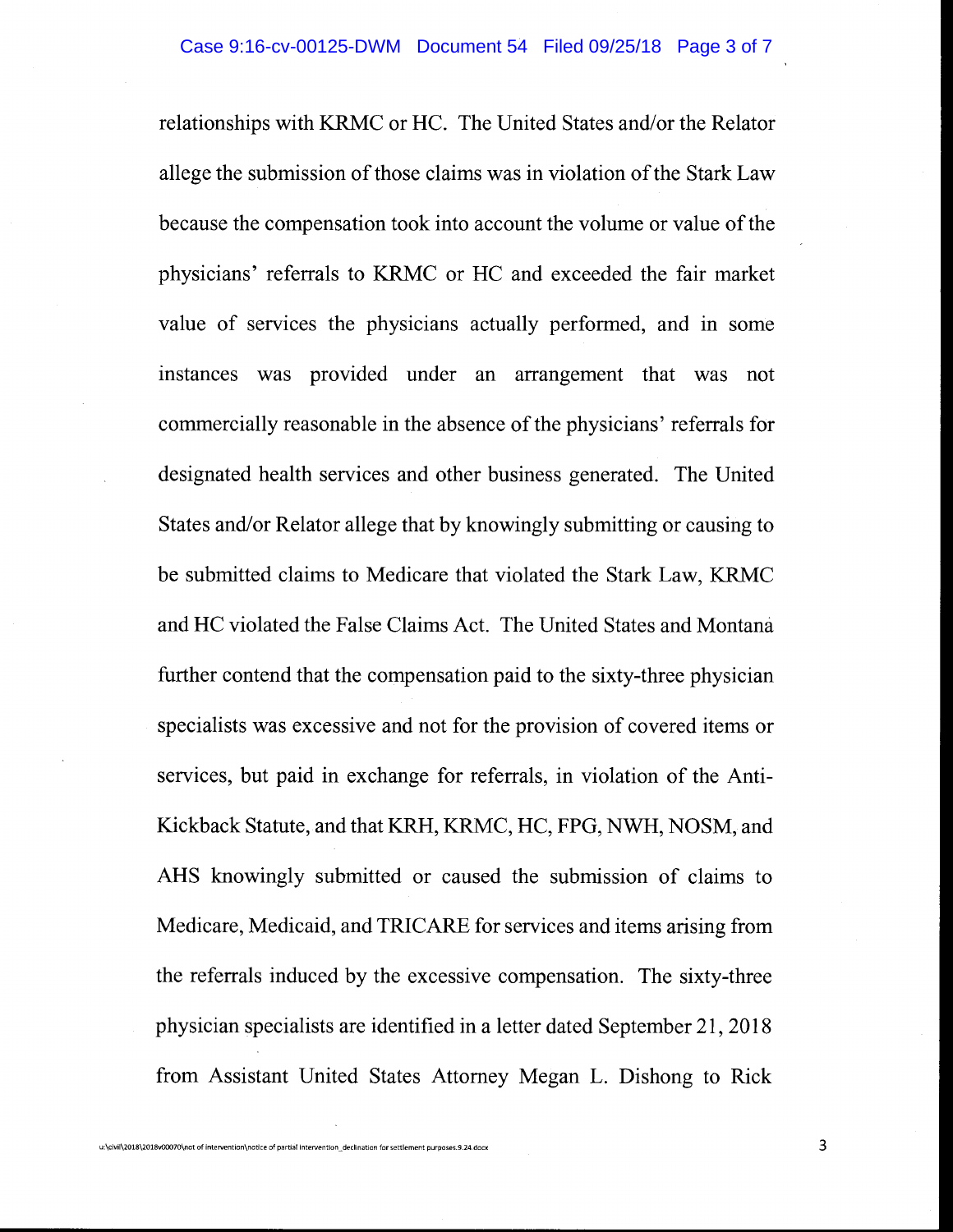Robinson, counsel for KRH, KRMC, NWH, NOSM, and AHS, and David Robbins, counsel for HC and FPG. Further, the United States and Montana and/or the Relator allege that HC, FPG, NWH, NOSM, and AHS conspired to violate the False Claims Act by improperly inducing referrals to HC from physician investors at FPG and physicians employed by KRH, KRMC, and HC. The inducement took the form of excessive compensation that was not for the provision of covered items or services, but paid in exchange for referrals, and the provision of administrative services by KRH and KRMC to HC at below fair market value to reduce expenses and increase profits distributed to FPG, in violation of the Anti-Kickback Statute.

The United States declines to intervene with respect to the remainder of the allegations in Relator's Complaints. Relator will dismiss all allegations in both Complaints with prejudice as to Relator, and without prejudice to the United States as to the declined allegations.

The United States requests that the Relator's First Amended Complaint in Civil Action 16-125 (Doc. 18) and Complaint in Civil Action 18-80 (Doc. 2), this Notice, and the attached proposed Order be unsealed. The United States requests that all other papers on file in these consolidated actions remain under seal, because in discussing the content and extent of the United States' investigation,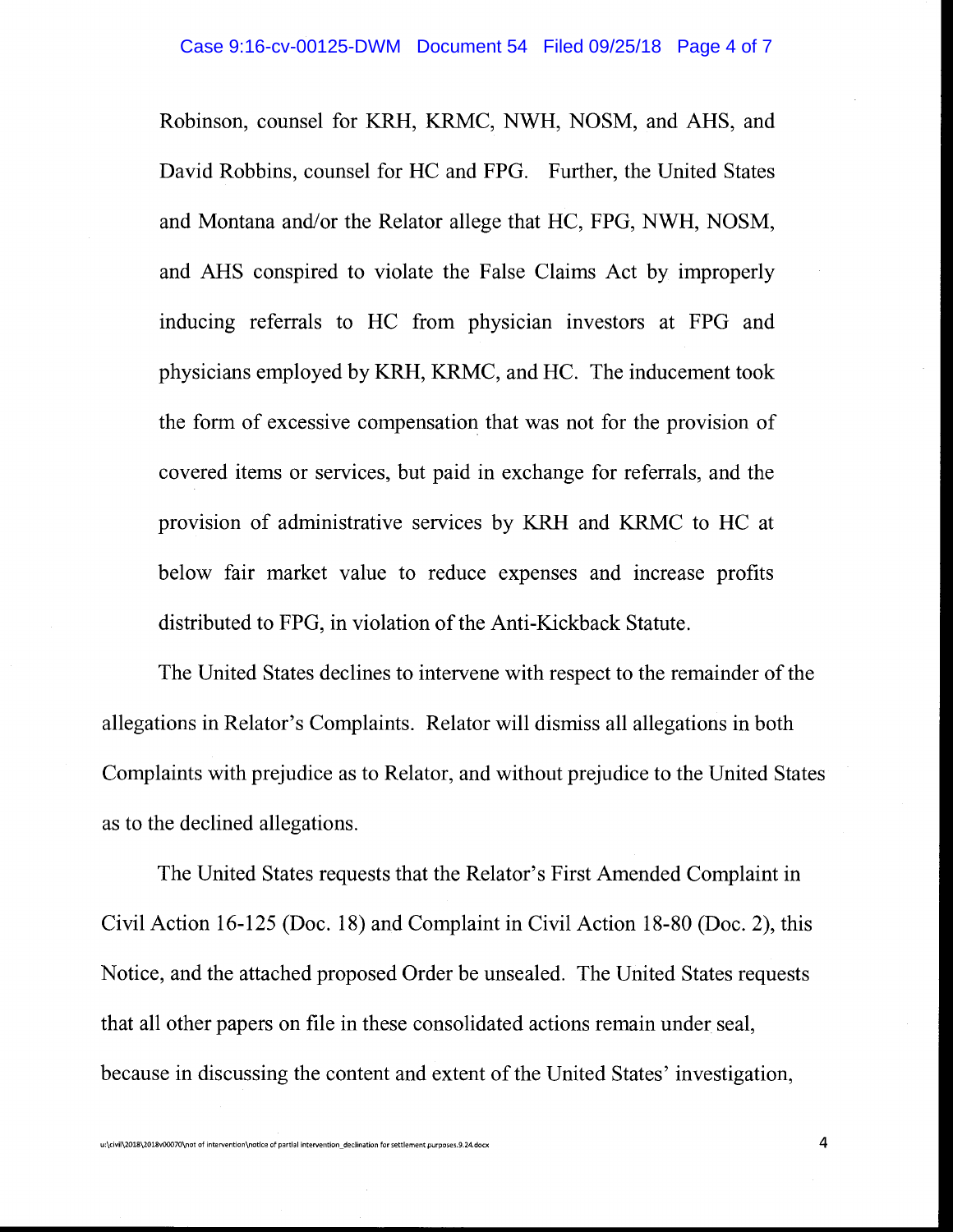such papers are provided by law to the Court alone for the sole purpose of evaluating whether the seal and time for making an election to intervene should be extended.

A proposed order accompanies this notice. DATED this day of September, 2018.

> Joseph H. Hunt Acting Assistant Attorney General

KURTG.ALME **United States Attorney** 

DISHONG

Assistant U.S. Attorney

MICHAEL D. GRANST TRACY HILMER ELIZABETH RINALDO BRETT ELLIOT Attorneys, United States Department of Justice, Civil Division Ben Franklin Station PO Box 261 Washington, DC 20044 Tel: (202) 307-0497 Fax: (202) 305-4117 *Attorneys for Plaintiff United States of America*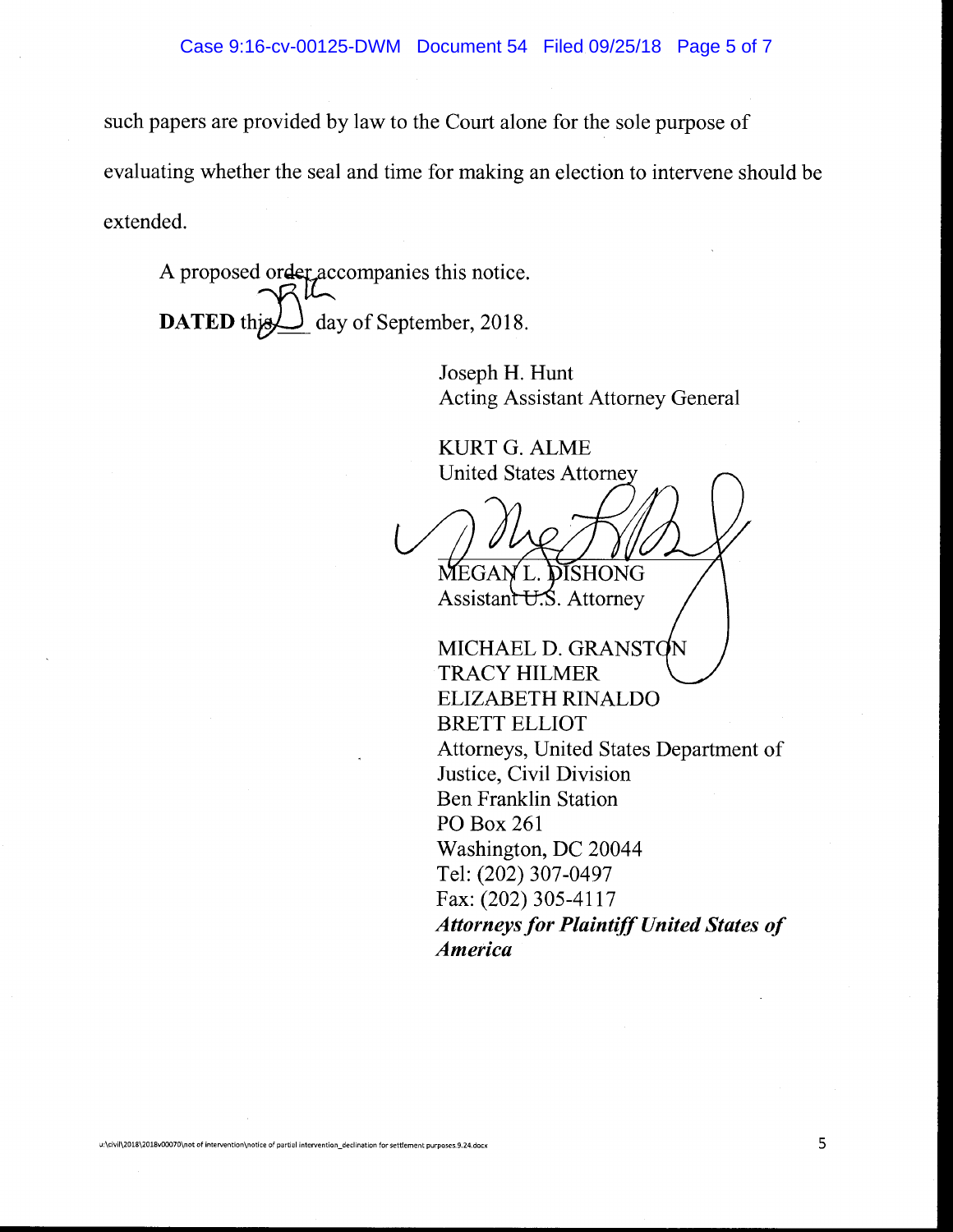#### CERTIFICATE OF SERVICE

 $\frac{1}{2}$ I hereby certify that on the  $\cancel{2}$  day of September, 2018, a copy of the foregoing document was served on the following person by the following means.

CM/ECF

**Hand Delivery** 

2-7 U.S. Mail

2-7 U.S. Mail<br>
Overnight Delivery Service<br>
Fax<br>
F-Mail

| Fax<br>| E-Mail

1. Clerk of Court

3. Bryan A. Vroon, Esq. Law Offices of Bryan A. Vroon, LLC 1380 West Paces Ferry Road Suite 2270 Atlanta, Georgia 30327  $(404)$  441-9806 - phone bryanvroon@gmail.com *Attorney for Relator* 

5. GaryM. Zadick Ugrin, Alexander, Zadick & Higgins PO Box 1746 Great Falls, MT 59403-1746  $(406)$  771-0007 - phone  $(460)$  452-9360 - fax gmz@uazh.com *Attorney for Defendant, Kalispell Regional Medical Center* 

2. Paul Odegaard, Esq. Odegarrd Braukmann Law, PLLC 1601 Lewis Ave. Suite 101 Billings, Montana 59102  $(406)$  640-4441 – phone paul@oblawmt.com *Attorney for Relator* 

4. Edward D. Robertson, Jr. Bartimus, Fickleton & Robertson 715 Swifts Highway Jefferson City, MO 65109  $(573)$  695-4454 – phone chiprob@earthlink.net *Attorney for Relator* 

6. David Robbins Perkins Coie, LLP 1201 Third Ave., Suite 4900 Seattle, WA 98101-3099  $(206)$  359-6745 – phone  $(206)$  359-7745 - fax DRobbins@perkinscoie.com *Attorney for Defendant, Flathead Physician Group, LCC* 

u:\civil\2018\2018v00070\notice of partial intervention\_declination for settlement purposes.9.24.docx  $\,\,\rm{6}$